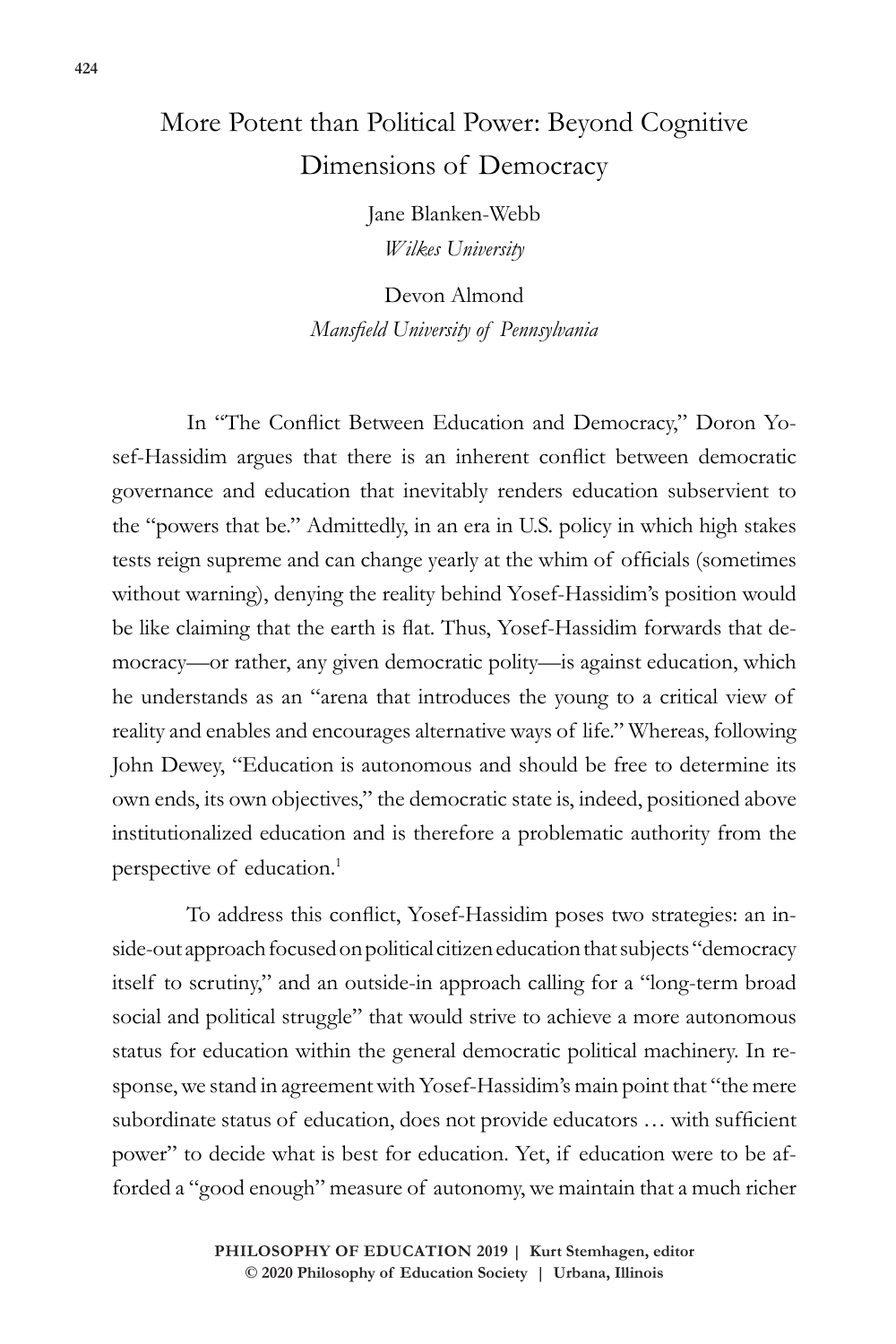notion of democracy could take root. In this, we stand to realize something even more potent than political power through a democracy constituted in psychological maturity.<sup>2</sup> Thus, we propose a Winnicottian approach to democracy in complement with Yosef-Hassidim's suggestions, adding a new layer to the discussion through consideration of non-cognitive dimensions of democracy.

Accordingly, the British psychoanalyst, D. W. Winnicott (1896-1971), posed an intriguing view of democracy in the aftermath of World War II that shared striking similarities with Dewey's understanding of democracy in that they both viewed democracy as being fundamentally a matter of the way individuals live and associate or relate with one another. In other words, democracy, in this sense, is a *personal* way of life. What Winnicott adds to this Deweyan conception, however, is that democracy is something that is grown into and achieved through healthy development.<sup>3</sup> Hence, democracy, at base, is a matter of the overall psychological maturity of a particular society. In this, the true essence of democracy has very little to do with the democratic machinery of voting processes or checks and balances that may be put in place, though these mechanisms are nonetheless also essential. Accordingly, Winnicott insists, "Neither democracy nor maturity can be implanted on a society."<sup>4</sup> Instead, democracy and this inner maturity alike come about through interacting within a properly supportive environment—what Winnicott described in terms of a "good enough" home environment, which we extend into broader educational environments.

Just as Dewey held an optimistic view of human nature in which democracy was understood as a natural outcome of individual development, Winnicott also believed that there is an innate (inborn) democratic tendency within all of us, which comes to fruition, blooming into "the democratic way of life (social maturity)" through "the healthy emotional development of individuals."<sup>5</sup> Yet, Winnicott continues, "only a proportion of individuals in a social group will have had the luck to develop to maturity, and therefore it is only through them that the innate (inherited) tendency of this group towards social maturity can be implemented."6 Following Winnicott, the "ordinary good mother-infant relationship" is crucial for supporting healthy emotional development to maturity.7 And by extension, we pose educational environments—particularly the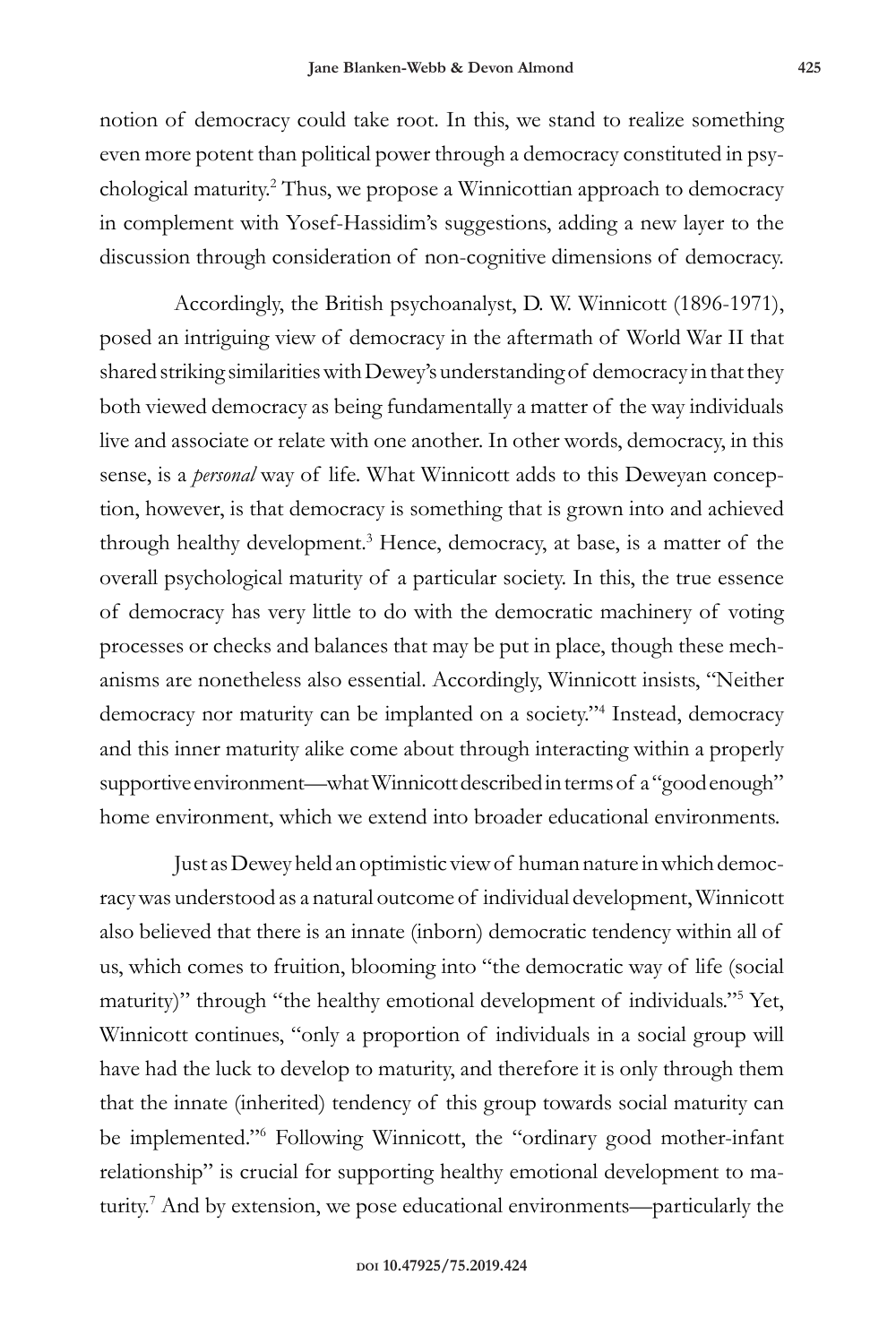non-cognitive aspects of these environments that can function in the Winnicottian "holding" capacity—as a meaningful continuation of this good-enough mothering environment.<sup>8</sup>

In this, we are responding to Yosef-Hassidim's call for additional theoretical work to better conceptualize education's autonomy, as Winnicott's chief recommendation to support the democratic tendency was through negative, "organized non-interference with the ordinary good mother-infant relationship."9 By extension, we propose that a similar organized non-interference should extend to schools. Accordingly, Winnicott notes a "special significance in the devotion of the ordinary good mother" that builds "the capacity for eventual emotional maturity … as a result of the devotion. Mass interference at this point, in a society, would quickly and effectually lessen the democratic potential of that society, just as it would diminish the richness of its culture."<sup>10</sup>

Moreover, we should also consider the implications for education in a developmental context that values existing cultures before critiquing social norms. For instance, a developmental task in late-childhood is to first internalize prevailing cultural worldviews, not to challenge or deconstruct them; enduring reconstruction can best come later once existing worldviews are sufficiently held. All of this points to powers that are more potent than mere political power—powers that extend beyond and grow beneath the cognitive dimensions of democracy. In this sense, generative power, like generative love, recognizes what endures beneath diversities. It is the purposiveness of generative power and generative love that drove Martin Luther King (MLK) to poignantly state that "Power without love is reckless and abusive, and love without power is sentimental and anemic." To view power without consideration of love is to consider only one of two fundamental drives. We must consider both power and love. And, as MLK further points out: "… one of the great problems of history is that love and power have usually been contrasted as opposites—polar opposites—so that love is identified with the resignation of power, and power with the denial of love."<sup>11</sup>

In sum, we agree that it is worthwhile to work in the direction of striving to gain external, political power in conjunction with efforts to improve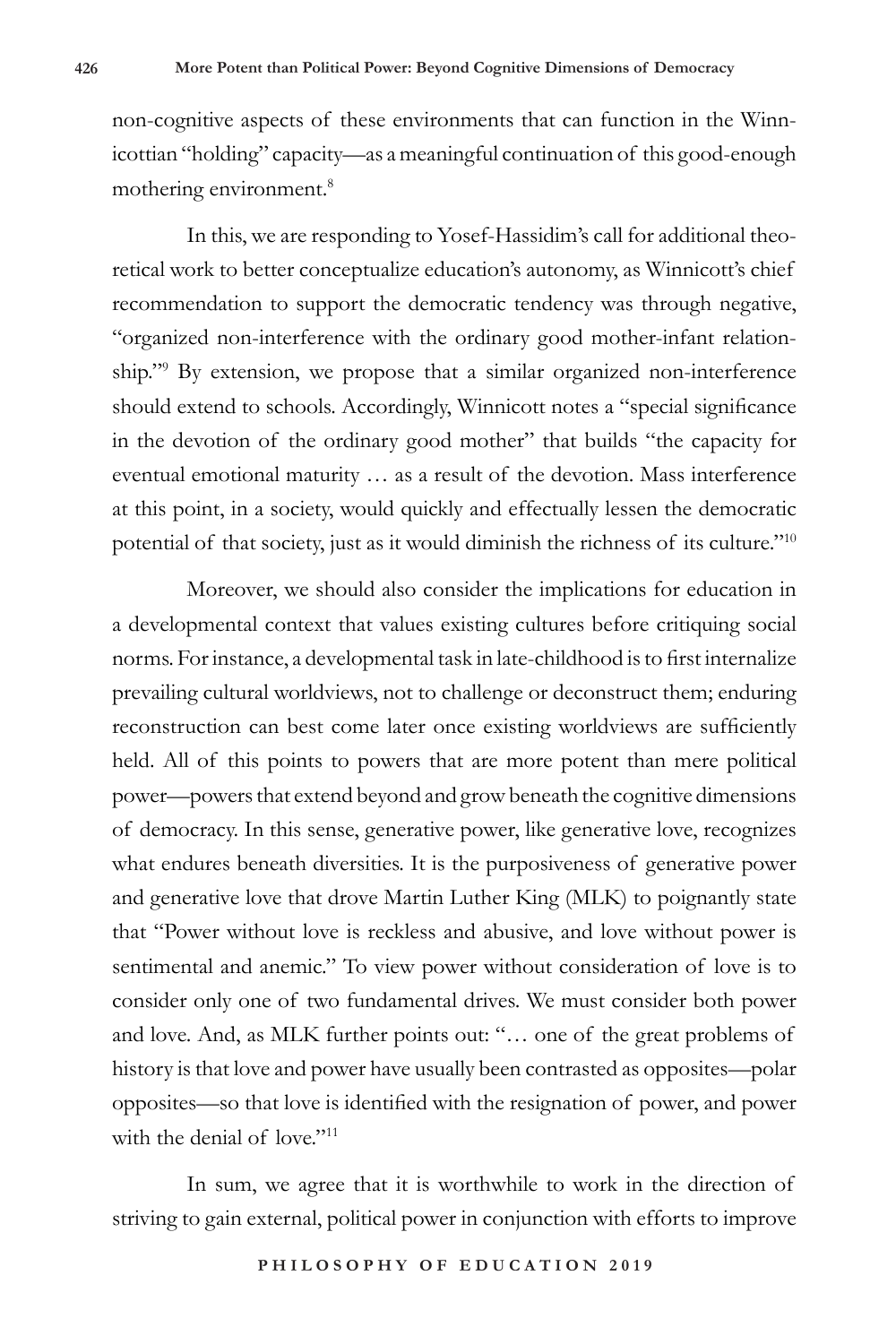educational practices such that internal qualities of democracy stand to be cultivated and enriched, but in doing so, it will be important to not lose sight of a possibility of a democratic potency that stands to surpass political power. In this generative power, coupled with generative love, we acknowledge that the internal quality of democracy that we are addressing is a far cry indeed from the external mechanisms of democratic governance that Yosef-Hassidim tends to in his central argument. Our aim in stressing the internal quality of democracy is not to refute Yosef-Hassidim's argument, but rather to point to an enduring causality—of power and love—that transcends and includes even the strongest of either/or arguments.

6 Ibid.

<sup>1</sup> John Dewey, *The Sources of a Science Education* (New York: Liveright, 1929), 38.

<sup>2</sup> Here, we are drawing from Winnicott's well-known conception of the "good enough mother." For a more comprehensive description of this Winnicottian concept, see Jan Abram, "The Good-Enough Mother," in *The Language of Winnicott: A Dictionary and Guide to Understanding His Work* (Northvale, New Jersey: Jason Aronson Inc., 1997), 193-194; in addition to the Winnicottian approach to psychological maturity addressed in this article, we also recognize the grossly misunderstood field of psychological maturity amongst adults as expressed in Robert Kegan's, *In Over Our Heads: The Mental Demands of Modern Life* (Boston, MA: Harvard University Press, 1998).

<sup>3</sup> For further description of Winnicott's conception of the healthy individual, see "The Concept of a Healthy Individual," in *Home is Where We Start From: Essays by a Psychoanalyst* (New York and London: W. W. Norton and Company, 1986), 21-38, where he states: "The main thing is that a man or woman feels like he or she *is living his or her own life*, taking responsibility for action or inaction, and able to take credit for success and blame for failure" (original emphasis, 27).

<sup>4</sup> D. W. Winnicott, "Some Thoughts on the Meaning of the Word 'Democracy'" (1950), in *Home is Where We Start From*, 258.

<sup>5</sup> See, in particular, John Dewey, "Creative Democracy: The Task Before Us," in *John Dewey: The Later Works, 1925-*1953, vol. 14, ed. Jo Ann Boydston (Carbondale: Southern Illinois University Press, 2003), 224-230; Winnicott, "Some Thoughts on the Meaning of the Word 'Democracy,'" 243.

<sup>7</sup> For a comprehensive discussion of this process, see Jane Blanken-Webb, "The Difference Differentiation Makes: Extending Eisner's Account," *Educational Theory* 64, no. 1 (2014): 55-74.

<sup>8</sup> Holding is an important concept for Winnicott, which he discusses widely throughout his work. See, in particular, D.W. Winnicott, "The Concept of a Healthy Individual," in *Home is Where we Start From*, 27-28, and Jan Abram, "Holding," in *The Language of*